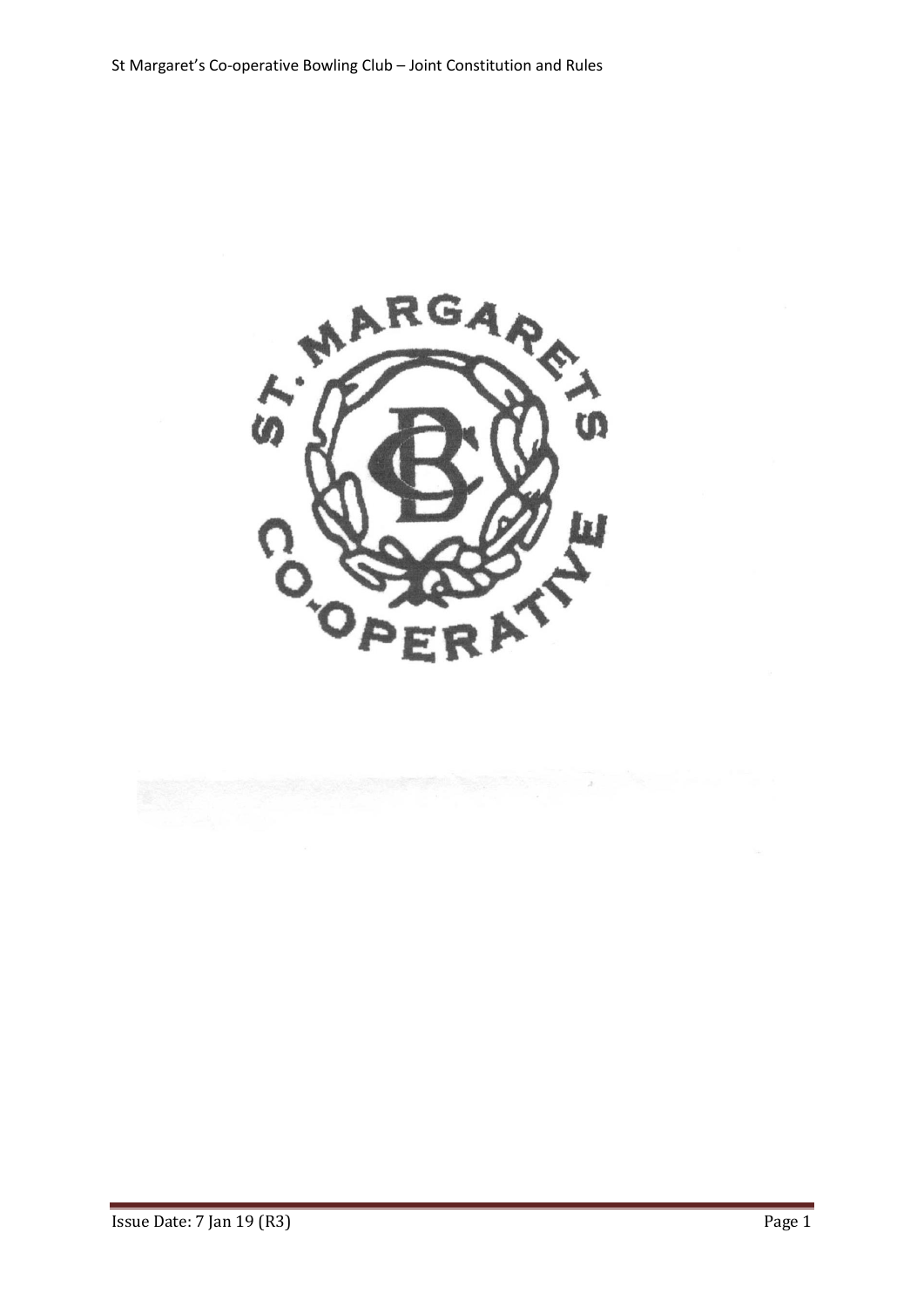St Margaret's Co-operative Bowling Club – Joint Constitution and Rules

# **1 Constitution**

# **1.1 Name**

The name of the Club shall be the St Margaret's Co-operative Bowling Club. The Club is affiliated to Bowls England and Bowls Leicestershire.

# **1.2 Purpose**

The Club was formed to provide facilities for the pursuit of the Game of Bowls to its members and to provide further facilities for social activities as defined by the Committee.

The Club is a non-profit organisation and any money raised is dedicated to the furtherance of the purposes of the Club and any Charity approved by the Committee.

The Club shall be managed such that the purposes of the Club can be met.

# **2 Management**

# **2.1 Governance**

The governance of the Club is carried out by a single committee known as the Management Team. This Team will consist of Chairperson, Administrator, Treasurer, Club President, Safeguarding Officer, Bar Manager, Catering Co-ordinator, Development Officer, Maintenance Officer, Greenkeeper, Welfare Officer, Ladies' Captain and one representative of the Men's Captains.

Some of the above posts may be amalgamated as a way of providing a more efficient and effective service to the Club.

It is recognised that members will continue to play separate Ladies' and Men's games.

# **2.2 Election**

With the exception of the Chairperson, Administrator and Treasurer, the members of the Management Committee shall retire after a 1 year period but may be eligible for re-election at the Club AGM. The Chairperson, Administrator and Treasurer will retire after a 3 year period but shall be eligible for re-election as above. Nominations shall be duly proposed and seconded and published 14 days prior to the Club AGM. Any vacancies with no nominees can be filled by late volunteers agreed by the Members at the AGM.

# *2.2.1 Auditor and Accountant*

The Auditor and Accountant for the Club Accounts shall be elected on an annual basis at the Club AGM.

# *2.2.2 Bowls Leicestershire Delegates*

Will consist of Administrator, and one other member.

# *2.2.3 Co-opted Members*

The Management Committee may also co-opt members of the Club for a specific purpose on a temporary basis. The period of any such assignment shall not exceed the date of the next Club AGM.

# **2.3 Alterations**

Alterations to the Club Constitution shall only be made at the Club Annual General Meeting or any specifically convened Extra-Ordinary General Meeting. Proposed alterations must be displayed on the Club Notice Board 21 days prior to such meetings and must be proposed and seconded by Members of at least 3 years' standing. At such meetings there shall be greater than  $1/3^{rd}$  of eligible full members to form a quorum. For a motion to be passed, the vote in favour is to be greater than  $2/3$ <sup>rd</sup> of those present eligible to vote. Postal and proxy votes will be available to members who are unable to attend the meeting owing to extenuating circumstances (eg. Holidays, illness, etc).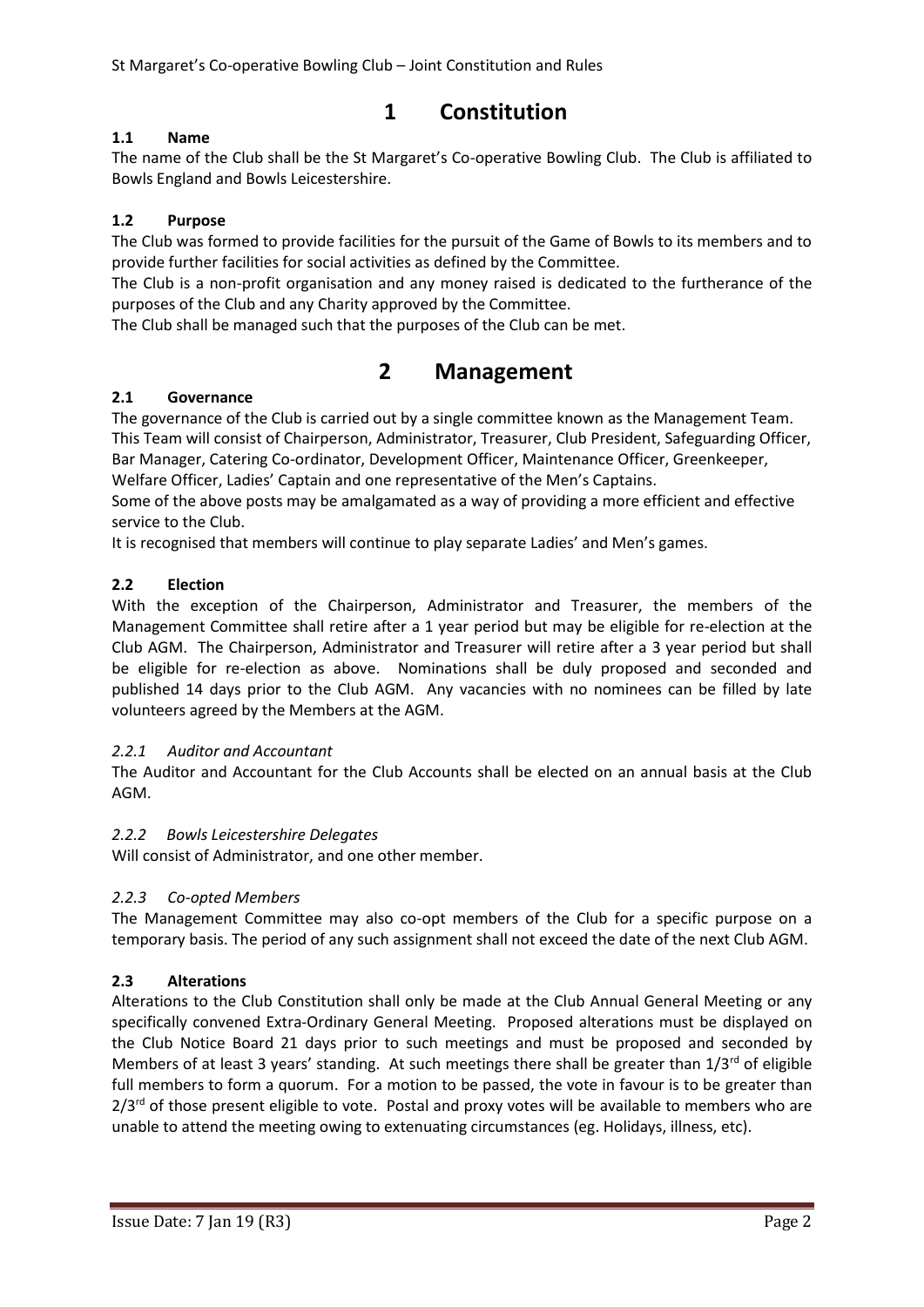# **2.4 Meetings**

# *2.4.1 Annual General Meeting*

The Annual General Meeting normally shall be held within 3 months from the end of the financial year (30<sup>th</sup> September). Fourteen days' notice of such a meeting shall be sent to each Member, and fifteen months must not elapse without a Club AGM. The Chairperson of such meetings shall be the Chairperson of the Management Committee or, in the absence of the Chairperson, another member of the Management Committee shall take the Chair.

The business of the Annual General Meeting shall be to:

- Confirm the minutes of the previous Annual General Meeting and any General Meetings held since the last Annual General Meeting
- Receive the audited accounts for the year from the Treasurer
- Receive the annual report of the Management Committee from the Administrator and other relevant Officers
- Elect an auditor/accountant
- Elect the Officers and Committee Members of the Club
- Elect delegates to represent the Club with other bodies/organisations

Nominations of candidates for election of Officers shall be made in writing to the Secretary at least 14 days in advance of the Annual General Meeting date.

A quorum for such meetings shall be greater than  $1/3<sup>rd</sup>$  of the eligible full members.

# *2.4.2 Extra-ordinary General Meeting*

The Committee may summon a Special or extra-ordinary General Meeting at any time on providing 21 days' notice of such a meeting. Any Member entitled to vote at an AGM may similarly summon or require to be summoned such a meeting, provided such a move is supported by 10 or not less than 20% of the total membership whichever is the lower.

A quorum for such meetings shall be greater than  $1/3<sup>rd</sup>$  of the eligible full Members.

# *2.4.3 The Role of Chairperson*

The Chairperson shall have a casting vote where required.

# *2.4.4 Voting*

All bona-fide Members are entitled to vote at the meetings detailed above. Voting will be by show of hands or by secret ballot as required by the Chairperson or by request from the Members.

On matters of general interest, a simple majority is accepted except in the case of "Alteration to Rules" see 2.3.

# **3 Membership**

Membership of the Club shall be open to any person regardless of race, age, gender, sexual orientation, religious belief or ability.

The membership of the Club will be divided into the following categories:

# **3.1 Full Member**

Full Members are entitled to the full use of the Club facilities and associate membership of the Cooperative Sports and Social Club and have full voting rights. Members having at least two years' consecutive "full membership" and being unable to play by reason of ill-health may apply for Associate Membership at a reduced cost. Such membership shall enable the member to play on a casual basis and up to 3 Club friendly matches only. Associate members are not permitted to play in any Club or County competition and do not have any voting rights.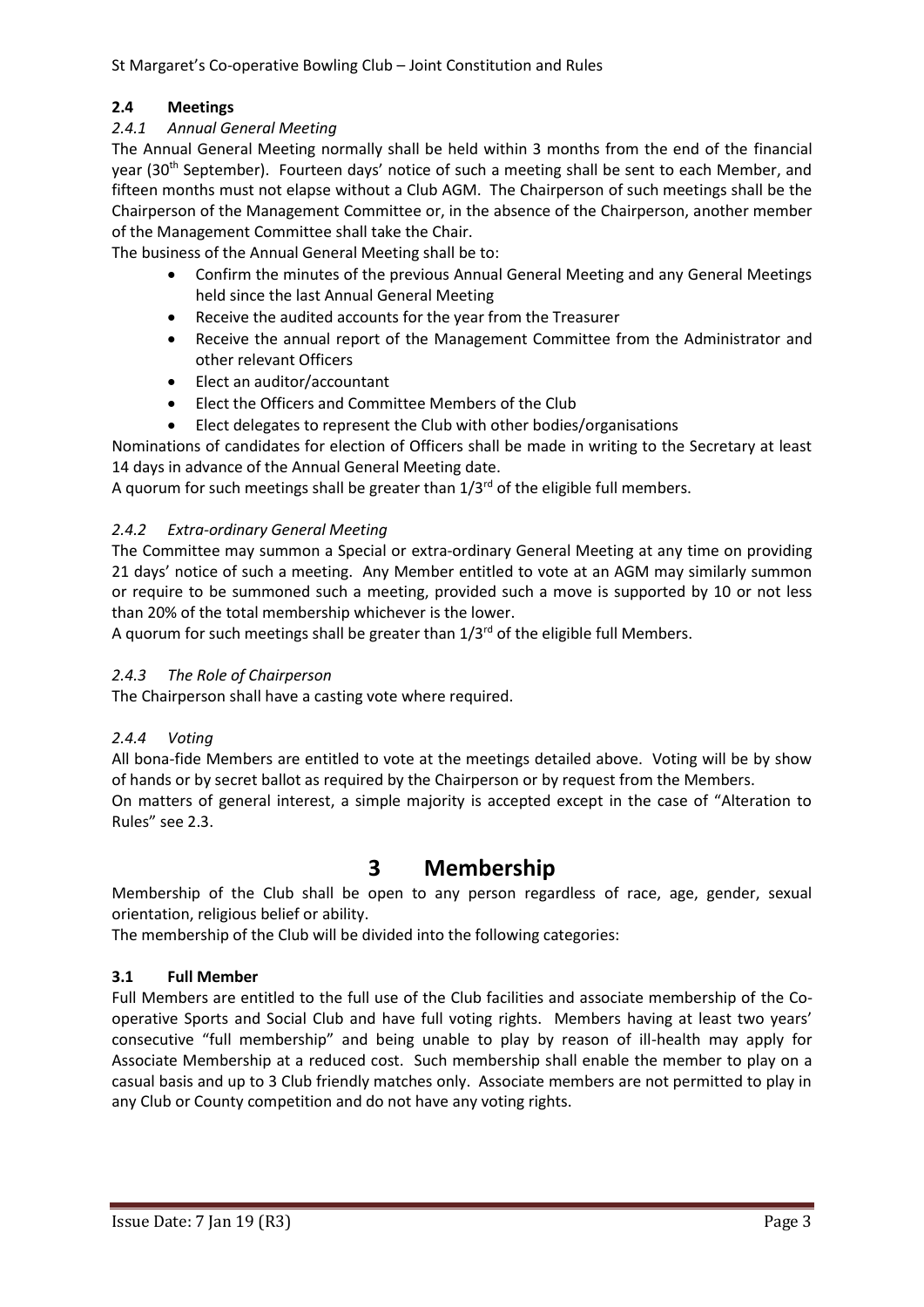St Margaret's Co-operative Bowling Club – Joint Constitution and Rules

# **3.2 Social Member**

Social (non-bowling) Membership shall be granted to anyone submitting an application to the Management Committee subject to their discretion and payment of an annual subscription, such subscription to be agreed at the Annual General Meeting. Social Membership does not carry any voting rights.

# **3.3 Junior Member**

A Junior Member category will be open to bowlers under the age of 18. Guidance for this bylaw being taken from "BDA Safeguarding Bowls Policy (Oct 2014)" and "Disclosure and Barring Service (DBS)".

# **3.4 Junior Member (undertaking full-time education)**

The Committee will agree a suitable membership fee as and when appropriate.

# **3.5 Honorary Life Member**

Honorary Life Membership may be awarded to an existing Club Member who will continue to have the rights of a full Member but who will not pay a subscription. The Committee may recommend a member for the honour of a life membership in recognition of long membership and/or services to the Club. This recognition must be approved at the AGM.

Honorary members shall be entitled to the use of all the Club facilities and retain full voting rights.

# **3.6 Temporary Membership**

Any member leaving the district or any person residing temporarily in the district may be elected by the Committee for a period of less than one year on payment, in advance, of a subscription to be determined by the Committee. Such members shall have no voting powers on the management of the Club.

# **3.7 Election**

Every Candidate for election to the Club must make an application in writing, proposed and seconded by two members of the Club of at least 2 years' standing each, to the Club Secretary.

Newly elected members shall not be allowed the privileges of the Club until the Annual subscription has been paid to the Club Treasurer. These subscriptions must be paid within 28 days of the notification of acceptance or else the application for membership lapses.

After the new member has paid their first subscription they shall receive a copy of the Club Constitution and Rules and shall not be liable for any further financial liability by reason of their membership.

# **3.8 Subscriptions**

The annual subscriptions shall be fixed by the Management Committee and approved for all classes of Membership at the AGM. The last date for payment shall be 14 days after the Club's pre Season Meeting. Any membership not renewed by that time will be deemed to have lapsed and reapplication may be necessary. Any new member elected after 15<sup>th</sup> July in any year shall pay a proportion of the requisite subscription.

# **3.9 Limitations to Membership**

No person under the age of 18 shall be accepted for membership except under the cover of Junior Membership regulation.

# **3.10 Resignations**

Any Member intending to resign shall give notice in writing to the Club Secretary and should return any club keys in their possession immediately to the Treasurer or, in their absence, a member of the Management Committee. Only in extenuating circumstances will a refund be considered by the Committee.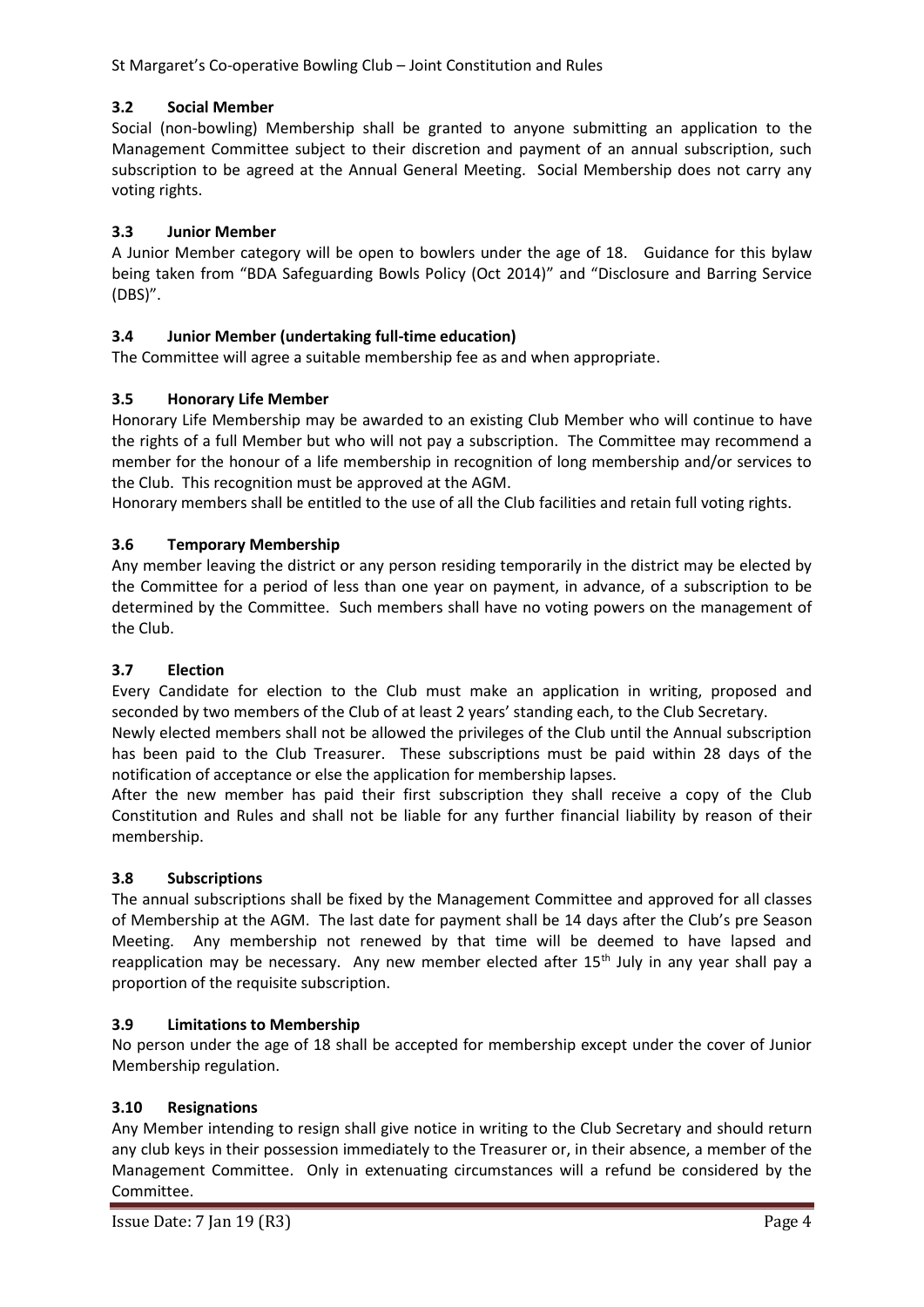# **3.11 Suspensions and Expulsions**

The conduct of members which is considered unbecoming or likely to impact on the standards expected within the Club or on the Green (and including visiting other Clubs or organisations), may be subject of review by the Committee and could lead to the suspension and/or expulsion of that member. The right of appeal to the Committee, in the first instance, shall be available (see powers of the Committee in the appendix). Subsequently, should it be necessary, the Appeals procedure, as identified in the Bowls England Handbook, may be invoked. Any person subsequently ceasing to be a member of the Club shall forfeit all rights and claim upon the Club, its property and funds. Subject to the establishment of Bowls England, then the appropriate regulations shall apply.

# **3.12 Liability**

*3.12.1* The Club shall conduct its business within the regulations concerning Health & Safety and other legal requirements that may be placed upon the Club.

*3.12.2* Neither the Club, any Trustee, Officer or Members of any Committee, shall be liable for any loss or damage to the property of any Member occurring on the Club premises, neither shall it be liable for any injury.

*3.12.3* The Club shall indemnify and keep indemnified every Trustee, Officer or Member of the Committee from and against all claims, demands and proceedings (and all costs and expenses in connection therewith or arising thereof) made or brought against the Club or the Member alone or jointly with the Club or otherwise arising out of or in connection with the maintenance and repair of the Club's premises and property, the Game of Bowls or the equipment or materials provided in connection therewith or any part thereof by any persons.

*3.12.4* The Management Committee and each and every member of its sub committees or members acting under delegated powers from such committees/sub committees will, except in the case of wilful default or fraudulent acts or admissions, be indemnified by and out of the Club's funds against any loss, damage, expense or liability incurred by reasons of or in connection with any legal proceedings instituted against them or any of them for any act done, admitted or suffered in relation to the performance of any of their duties in respect of the Club or committees thereof.

*3.12.5* The Management Committee will effect any appropriate insurance cover in respect of the indemnity provision in this clause at the expense of the Club.

# **3.13 Dissolution**

In the event of the agreement, at an extra-ordinary or Annual General Meeting, by the Membership that the Club be dissolved and, subsequent to the clearance of all debts and obligations, the remaining assets shall be donated by the Management Committee to the Bowls Leicestershire Benevolent Fund.

# **3.14 Children/Vulnerable Adults**

The Club shall display a Safeguarding Bowls Policy and have an action plan which is reviewed annually by the Management Committee. This is to be shared with all of the membership.

# **4 Disciplinary & Appeals**

The Management Committee shall follow the Bowls England Regulation 9 on all matters of discipline and misconduct.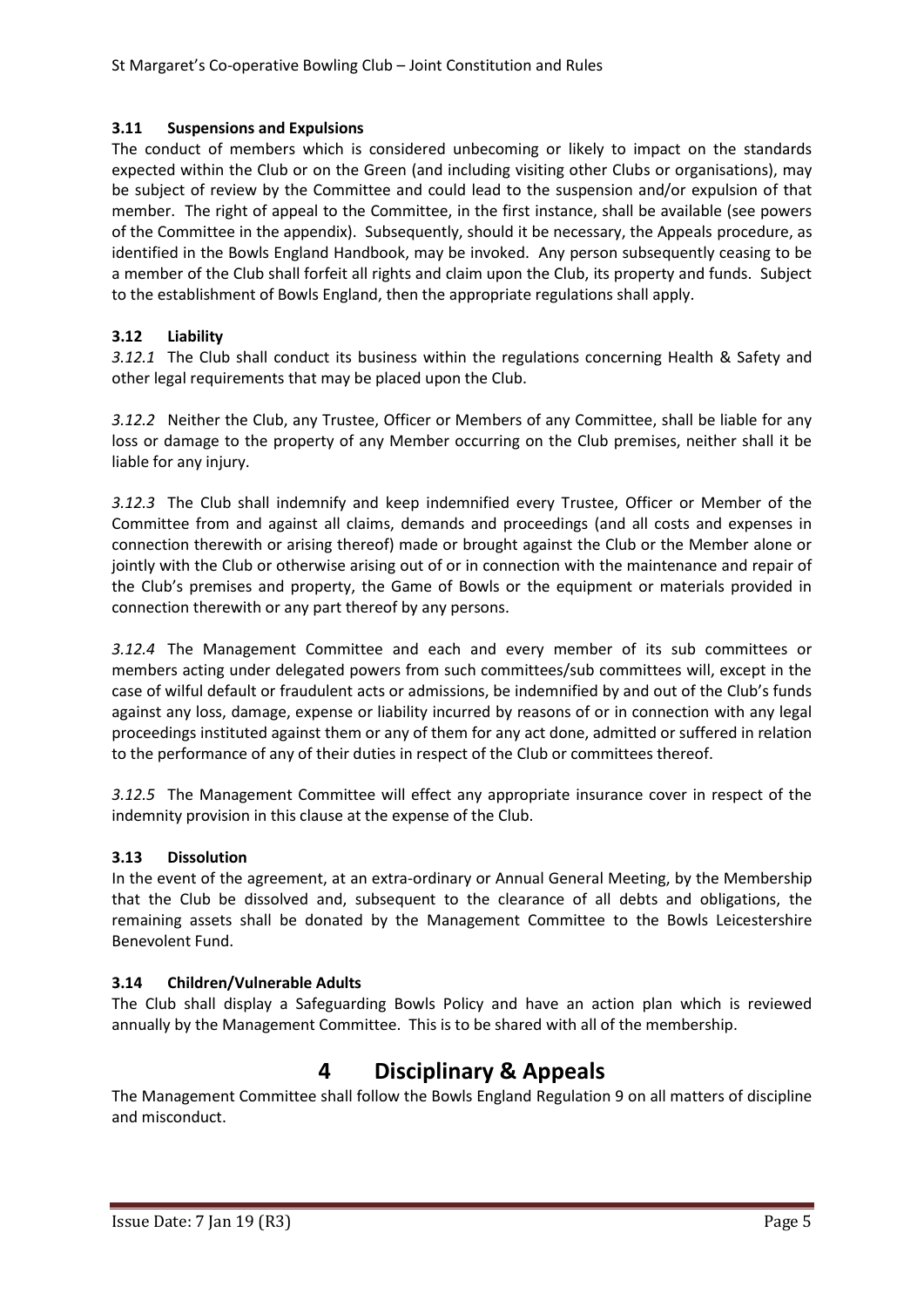# **5 Complaints and Comments**

All complaints *of any kind* must be made in writing to "The Management Committee" via the Administrator.

# **6 Club Bylaws**

The following Club bylaws do not fall within the scope of the formal approval of the Club Members at an AGM/EGM. Amendments and additions to the Club bylaws which may be required over time are within the remit of the Management Committee acting on behalf of the Club Members.

# **6.1 Club Opening Times**

The Club will be open at such times to meet the needs of the Club and its membership including games, events and functions.

# **6.2 Visitors**

# *6.2.1 From Other Clubs*

All bona-fide members of Clubs affiliated to the National and/or International Bowling Associations shall be honorary members of the Club when visiting for any game/competition.

# *6.2.2 Potential New Members*

Visitors who are invited to the Club with the intention of joining as a member are allowed to have up to 3 sessions in which to make up their mind as to whether to join or not; after that a decision must be made.

# *6.2.3 Guests*

Each Full Member shall have the privilege of inviting a guest/friend to the Club. The member shall ensure that the guest signs the 'Visitors' Book' and shall be responsible for all expenses incurred by the Visitor during the period they are on the premises. Guests who sign the Club's Visitors' book will be classed as temporary members for the duration of their stay at the Club

Each Full Member shall have the privilege of inviting their partner and children (aged 18 and over) to the Club without limit as an addition to the guest/friend conditions in the previous paragraph without the need to be entered in the Visitors' Book. Casual visitors, vetted and approved on entry and having signed the Visitors' Book, may make purchases from the bar via a Full Member.

# **6.3 Bar Facilities**

The permitted hours for the supply of intoxicating liquor on the Club premises are in accordance with current licensing regulations.

Intoxicating liquor etc. shall only be supplied to Members for consumption on the premises. Only refreshments supplied by the Club may be consumed on the premises.

# **6.4 Green Facilities & Dress Code**

- All persons must wear flat rubber soled bowling shoes when on the Green.
- Grey attire below the waist, with white above the waist, is the expected form of dress for all games at Club level unless otherwise stated by the Captains. Whites are expected, with Club shirts, for all representative matches and galas except where stated by the respective Captains. Also the Captains of the Day shall ensure conformity in the dress code in Club matches. On special/formal occasions there may be additional requirement for members to wear full Club uniform.
- For roll-ups, although the Club preference is for greys, members are permitted to wear casual clothing provided the choice of attire does not cause offense to fellow members. *Club Competitions:* early rounds as above – Finals white uniform *Matches:* white uniform (unless advised differently by Captains) *County Competitions:* white uniform (white shoes preferred) *Markers/Match Officials*: to wear the dress appropriate to the occasion/competition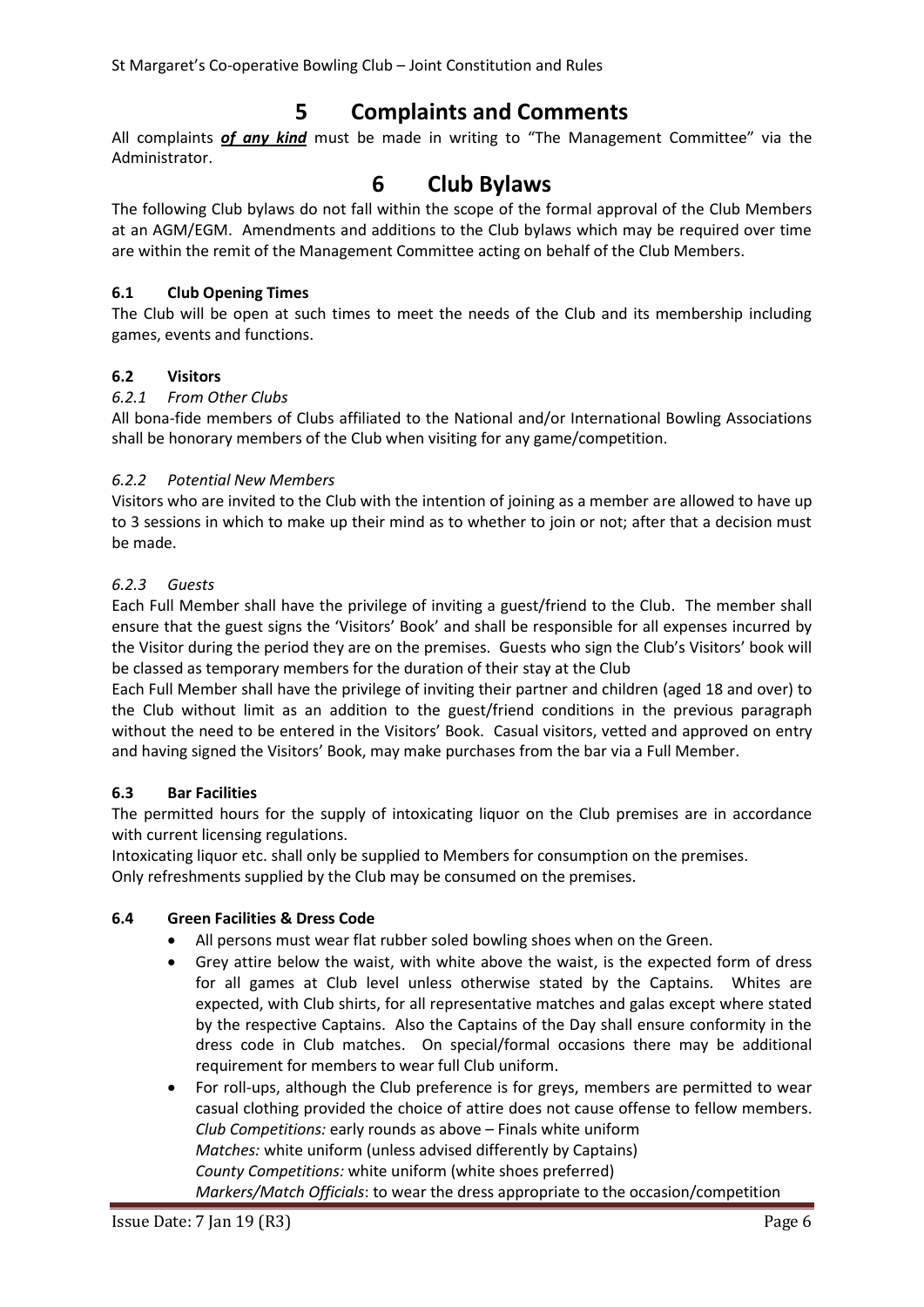St Margaret's Co-operative Bowling Club – Joint Constitution and Rules

*Coaching*: Grey attire below the waist, with white above.

- The decision as to the fitness of the Green for play shall rest with the Greenkeeper or the Captains where applicable. The Green must be treated properly at all times by the members.
- All games shall be played according to the Laws of the Game as identified by the respective governing bodies.

# **6.5 Club Facilities**

#### *Club House Letting*

The main Club House shall be let to suitable, vetted third parties and members who must make their application in writing to the Booking Officer, and will be responsible for the activities involved in the application, eg. conduct and cleanliness, etc. The application will be presented to the Committee for ratification.

### **6.6 Conduct**

The Club facilities are provided for the enjoyment by the Members and their Guests and hence it is expected that each member should always consider and respect the rights of fellow members. Aggressive and intolerant behaviour will not be allowed at any time.

### **6.7 Dress**

The dress requirements for play on the Green are covered in Rule 4.4 and dress requirements in the Club is that respectable and acceptable dress shall be worn at all times.

#### **6.8 Pets**

Dogs and/or other pets are not allowed on the Club premises unless under strict control. Under no circumstances will pets be allowed in any of the Club buildings (and parts thereof). Assistance dogs (ie. guide dogs, etc.) are exempt from this rule with the exception of the kitchen area.

#### **6.9 Use of Mobile Phones Etc.**

The use of mobile phones and such devices is not permitted on the bowling green or in the surrounding areas where distraction or annoyance may be caused to anyone on the Green.

#### **6.10 No Smoking**

In accordance with legal requirements, St Margaret's Co-operative Bowling Club operates a No Smoking Policy in all Club buildings (and parts thereof); this also includes e-cigarettes and vaporizers. Smoking is also prohibited on the green and outside areas surrounding the green. **Smoking is allowed in the designated area only.**

#### **6.11 Keys**

All members will be issued with a key which opens the Club gate, changing rooms and washrooms. Keys to the Clubhouse will be issued on a 'need' basis only. **Any key issued is for the personal use of the member only and the member is responsible for its safekeeping.** Please refer to paragraph 3.10 in respect of member resignations.

# **6.12 General**

The Clubhouse, changing rooms and other areas of the Clubhouse, green and grounds will be kept clean and tidy at all times. At no time shall the buildings and entrance gate be left unlocked after use.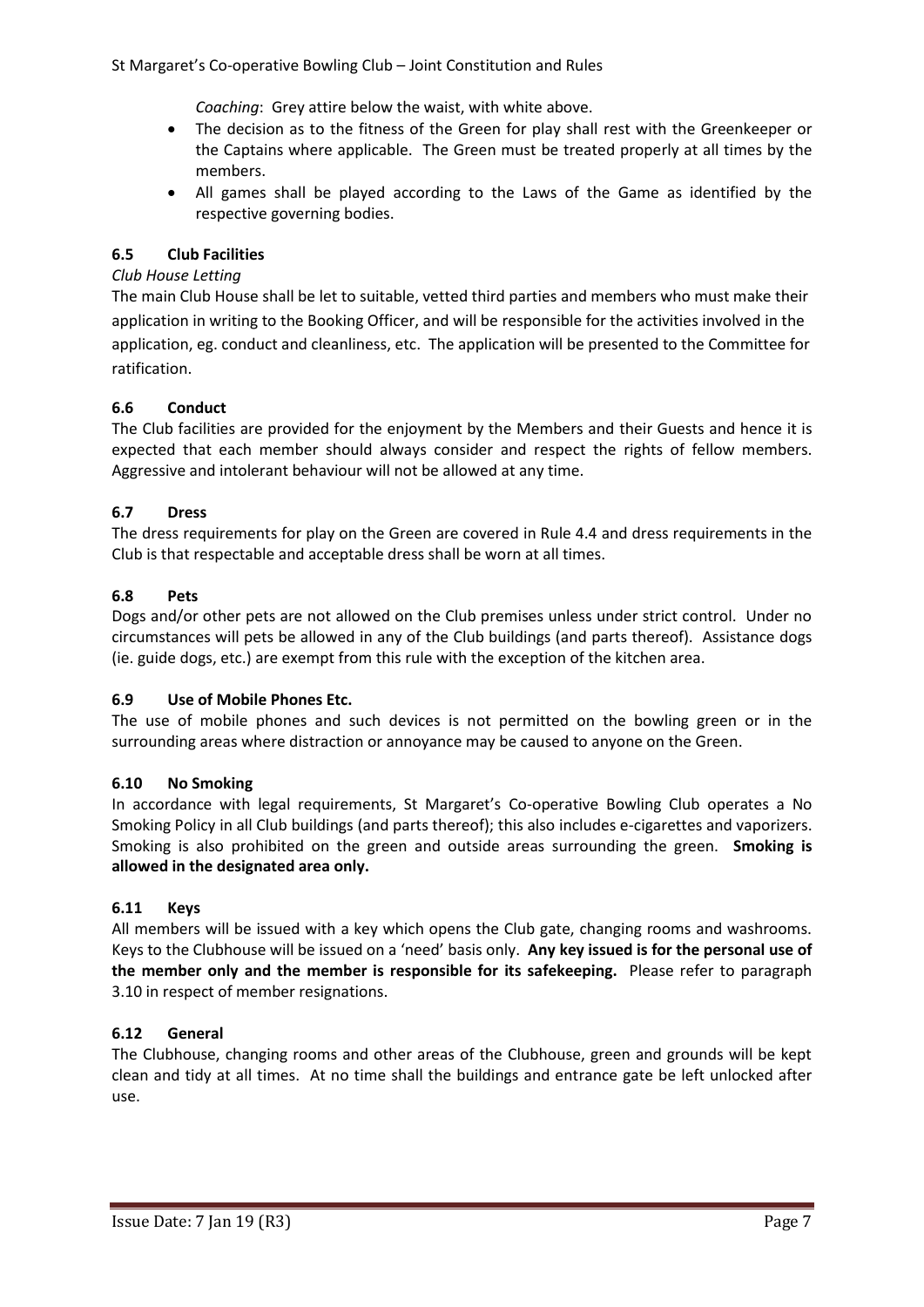# **6.13 Bar Charges**

The charges to be made for bar products shall be fixed by the Management Committee in accordance with the recommendations from the Bar Manager and Treasurer. Members and their guests must pay all such charges prior to leaving the Club premises, internal and external.

# **6.14 Rink Reservation**

When match fixtures have been made, the necessary rinks shall be reserved for the dates and times fixed or any substituted dates and times by being recorded in the diary provided specifically for this purpose. Order of preference for rink bookings is: National – County – Club – Coaching – Casual Play.

### **6.15 Play on Match Days**

Members playing on spare rinks during afternoon Club matches are required to confirm to the dress code on the rink in Rule 6.4. Matches and Competitions will take precedence on the rink selection and any "informal roll-up" may be required to change rinks, subject to a decision by the Captain of the day.

### **6.16 Casual Play**

Casual play outside of competitions and matches may take place on the green when it is available with the consent of the Green Ranger and President.

In practise games, if any rink consists of less than 8 players, any member wishing to play shall have the right to join such incomplete rinks if no other rinks are available.

### **6.17 Bowls Leicestershire/Bowls England Guidance**

The Committee will take guidance, as required, from Bowls Leicestershire/Bowls England, on the preparation of this Constitution and Rules Handbook, including, where necessary, any of their new reports.

#### **6.18 New Bowlers**

New Bowlers (first year) who have not been members of the Club before shall have the right to bowl and their subscription, for that year, will be decided by the Committee.

#### **6.19 Guest Players**

From time to time it may be necessary or desirable to invite guest players from other Bowls England affiliated Clubs to play for the Club in representative or commemorative games. This by-law enables the Club Captain to invite such players to participate and to offer the facilities of the Club. A record of such events shall be recorded.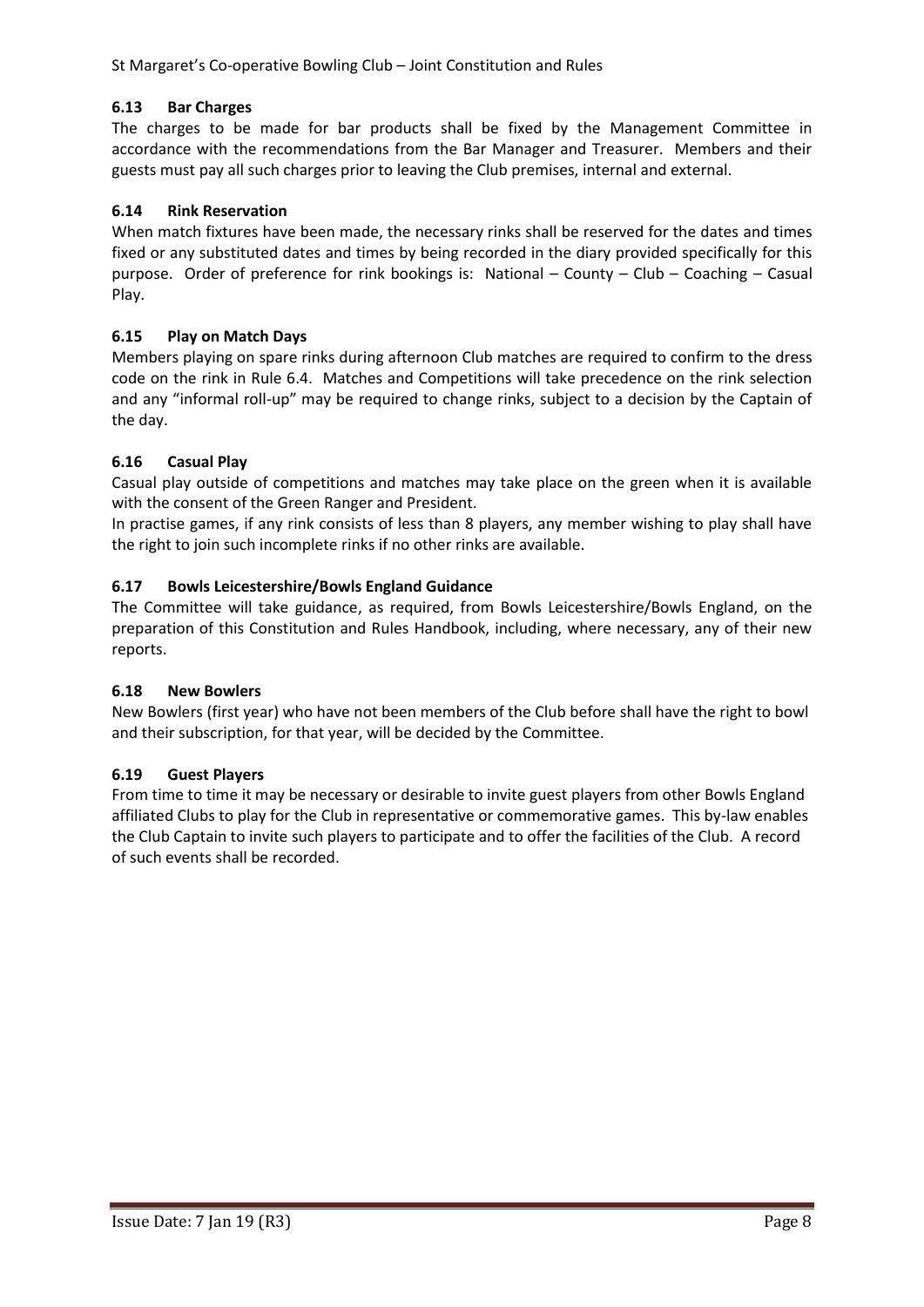# **Appendix 1 Terms of Reference and Responsibilities**

# **1.1 The Management Committee**

- *1.1.1 The Committee shall be responsible for the governance of the Club covering:*
	- Constitution and Rules
	- Club Management (inc. Forward Planning)
	- Club finances (inc. Budgetary Control)
	- Legal Requirements (inc. Health & Safety/Employment, Licensing etc.)
	- Membership matters (inc. Subscriptions/complaints/comments/expulsions/appeals etc.)
	- Personnel management

# *1.1.2 Operation of the Committee*

- The requirements, frequency and subjects to discuss, will be controlled through the prompt issue of the agenda by the Administrator as authorised by the Chairperson.
- A quorum for such meetings shall be greater than 50% of the Committee members.
- The Committee shall meet on a regular basis but the frequency may change subject to matters arising, in particular, for emergencies or Membership applications. The start time of meetings will reflect the availability of the Committee Members.
- The agenda for the Committee shall be based upon:
	- $\triangleright$  Club administration matters, including Constitution and Rules
	- $\triangleright$  Financial administration, reports, accounts, budgets etc.
	- $\triangleright$  Membership matters, applications etc.
	- $\triangleright$  Correspondence submitted to the Administrator
	- $\triangleright$  Reports/representations by function Committee Members and Officers
	- $\triangleright$  Matters arising from the Ladies' and Men's sub-committees
	- $\triangleright$  Matters arising from the Membership
	- $\triangleright$  Any Other Business
- The Committee shall maintain formal minutes of all Committee meetings which members may view upon request. Also the Committee shall maintain all necessary records commensurate with any legal requirements. Where necessary, reports shall be made available concerning any special projects or activities.

# *1.1.3 Meetings*

It is expected that there will be a Pre-Season meeting and end-of-Season AGM at which a quorum of at least  $1/3<sup>rd</sup>$  of the eligible members shall be necessary to make formal recommendations.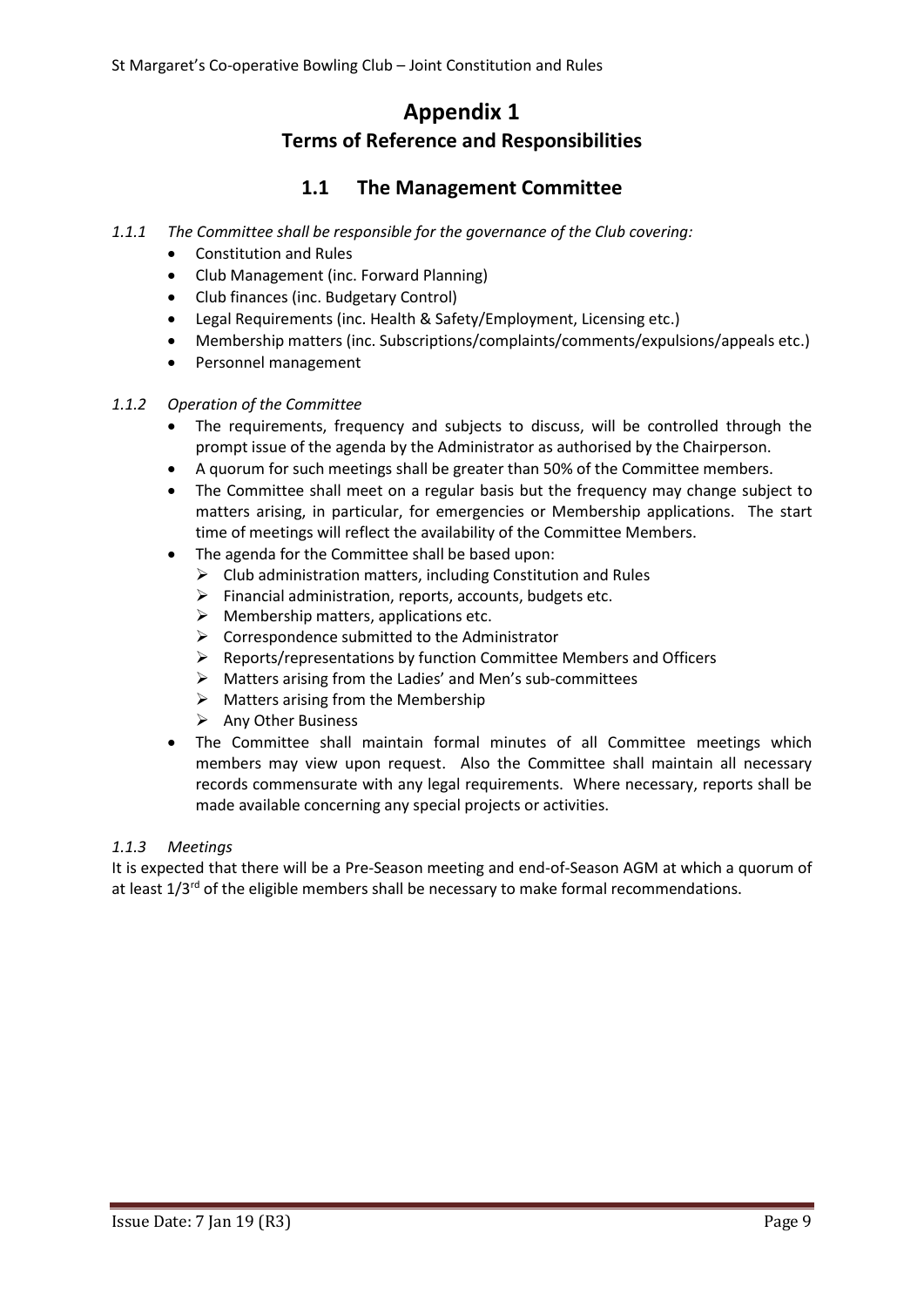# **Appendix 2 Duties and Responsibilities (Management Committee)**

### **1 Club Chairperson**

- Shall chair the Committee and shall be responsible for the conduct of this Committee.
- Will have the right to call for reports/representation from the other Committee Members and Officers and may also ask for any reports or minutes on behalf of the Committee.
- Will be responsible to the Club membership for the work carried out in Committee and shall make formal reports.
- Shall chair any extra-ordinary and Annual General Meetings as required.
- Shall ensure that the membership is kept informed of Committee/Club activities by notices/newsletters or summaries of meeting minutes being placed on the Club notice board.
- Shall be able to vote on any item and shall have an additional and casting vote should it be required.

### **2 Club Administrator/Legal & Compliance Officer**

- Shall be responsible to the Committee for the general administration of the Club in accordance with any legal requirements and the wishes of the Club. This will include general Club correspondence and matters arising from the day-to-day administration of the Club.
- Will respond to formal Club correspondence from outside Organisations.
- Will take and issue formal Club meeting minutes.
- An Assistant may be appointed, as required, whose duties will be allocated by the Club Secretary.

#### **3 Club Treasurer**

- Will be responsible to the Committee for the financial management of the Club in accordance with legal requirements and accountancy best practises. This will include:
- Advise and manage all Club funds with the Committee approval.
- Payment of all agreed bills and invoices on behalf of the Club.
- Presentation and management of the Club Accounts as required.
- An Assistant Treasurer may be appointed as required, whose duties shall be allocated and agreed with the Club Treasurer.

#### **4 Club President**

- Will attend Management Committee meetings bringing forward relevant matters arising from their term of office.
- Will be able to delegate their responsibilities to their Vice President as considered expedient.

#### **5 Bar Manager**

- Will ensure the bar operates smoothly with sufficient stock.
- Will ensure that sufficient bar staff is available to provide cover for both internal and external functions.
- Will monitor stock control and requisition purchases as needed.
- Will oversee the cleanliness of the bar area paying attention to possible health hazards.
- Will review periodically sales and drinks' costs in conjunction with the Treasurer.
- Will ensure proper cash management.
- Will oversee the preparation of drinks and ensure quality of product served.
- Will balance till receipts against cash received on a regular basis.